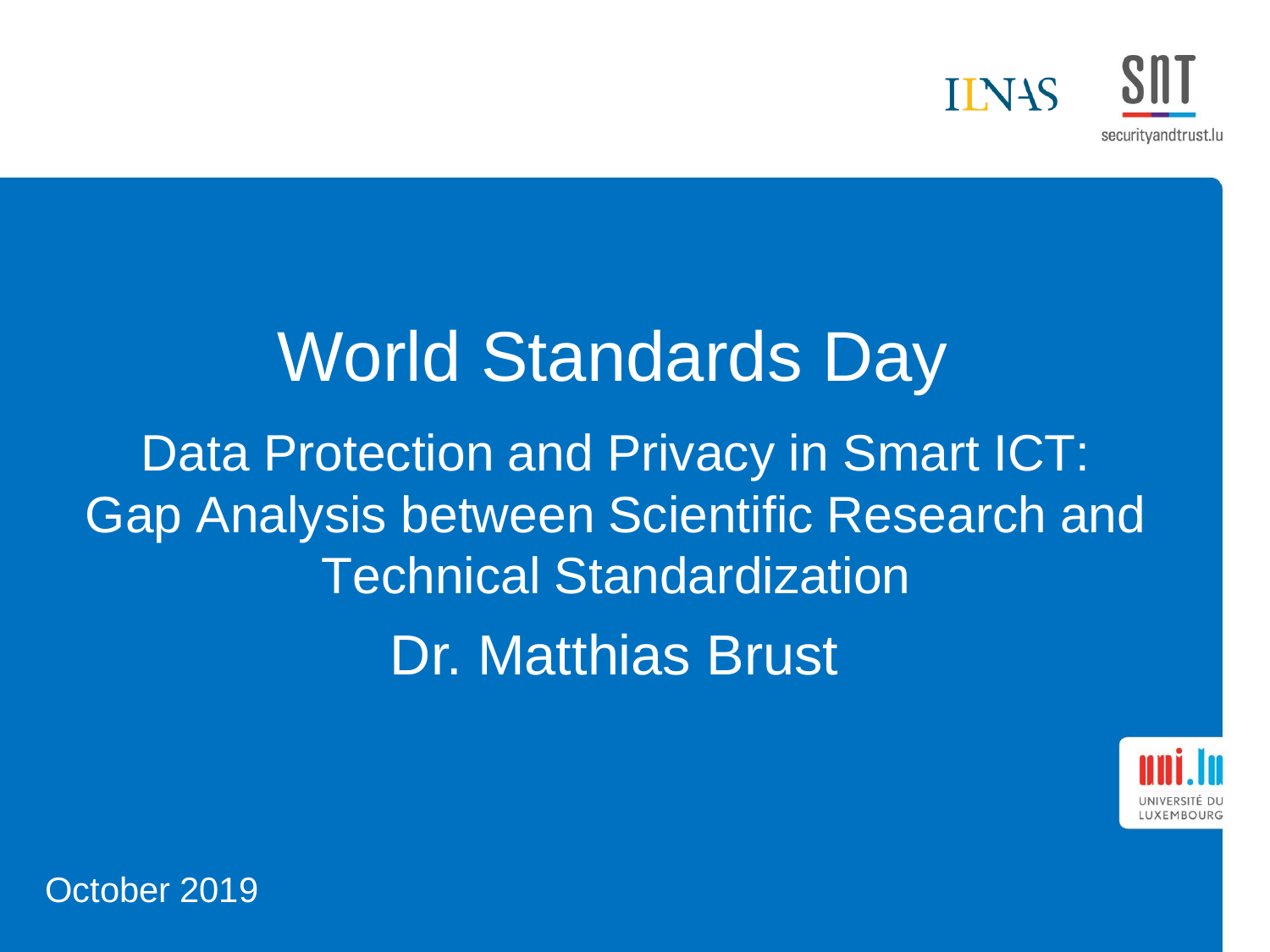

#### Trust and Trustworthiness in Smart ICT



- Smart ICT is enabling
	- new business models, opportunities and innovations
- Vulnerability
- Trust and trustworthiness must be a fundamental pillar of Smart ICT
- For better understanding of Data Protection and Privacy in Smart ICT
	- scientific and technological challenges
	- economic potential
	- understanding related standardization needs and efforts



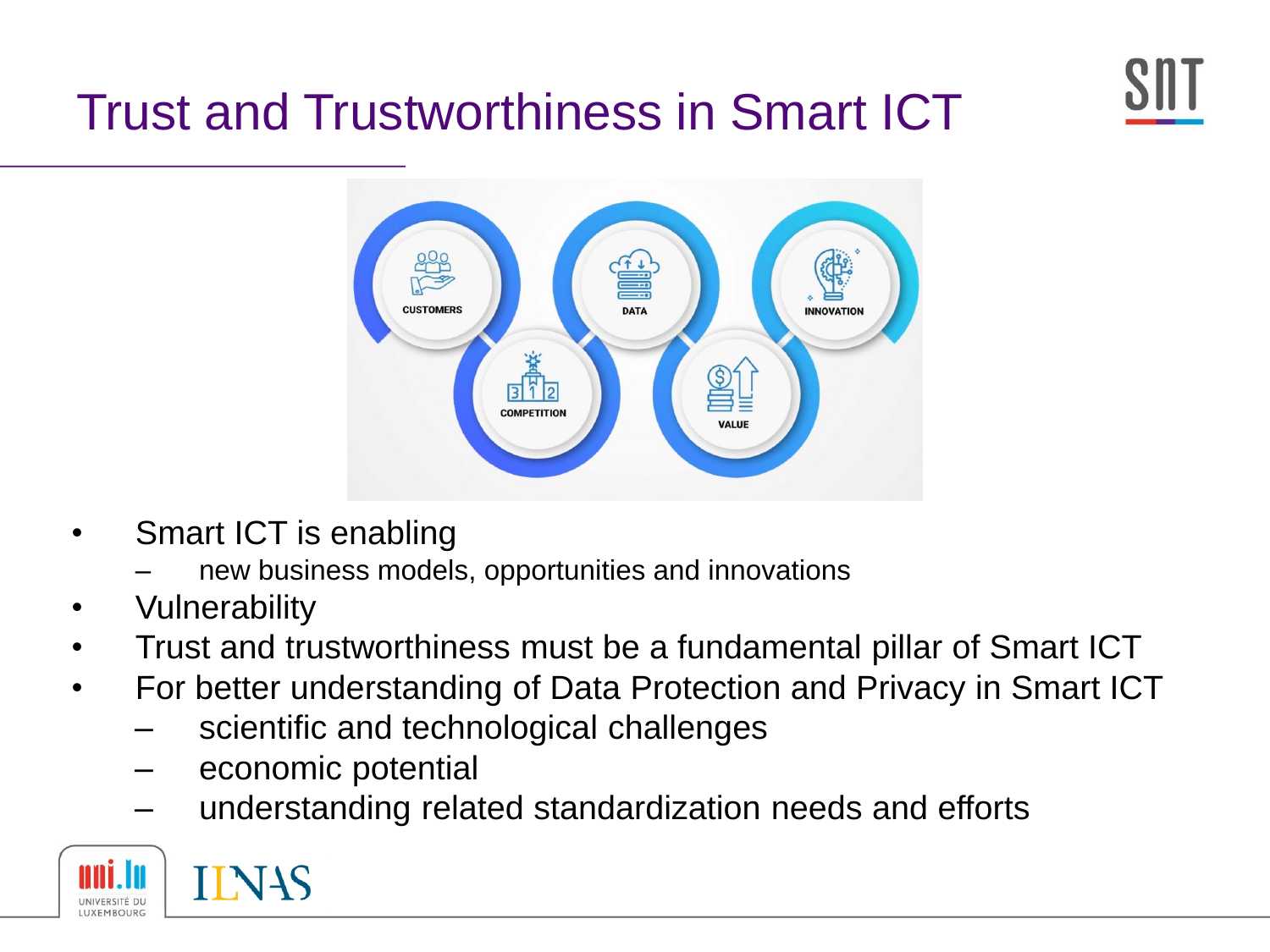# Gap Analysis on Data Protection and Privacy

- Objectives of the current work
	- performing analysis to understand the gaps between research and standardization, and to draw a roadmap on reducing these gaps
- Technical Reports
	- Mr. Nader Labib: Internet-Of-Things,
	- Ms. Saharnaz Dilmghani: Artificial Intelligence & Big Data
	- Mr. Chao Liu: Cloud Computing







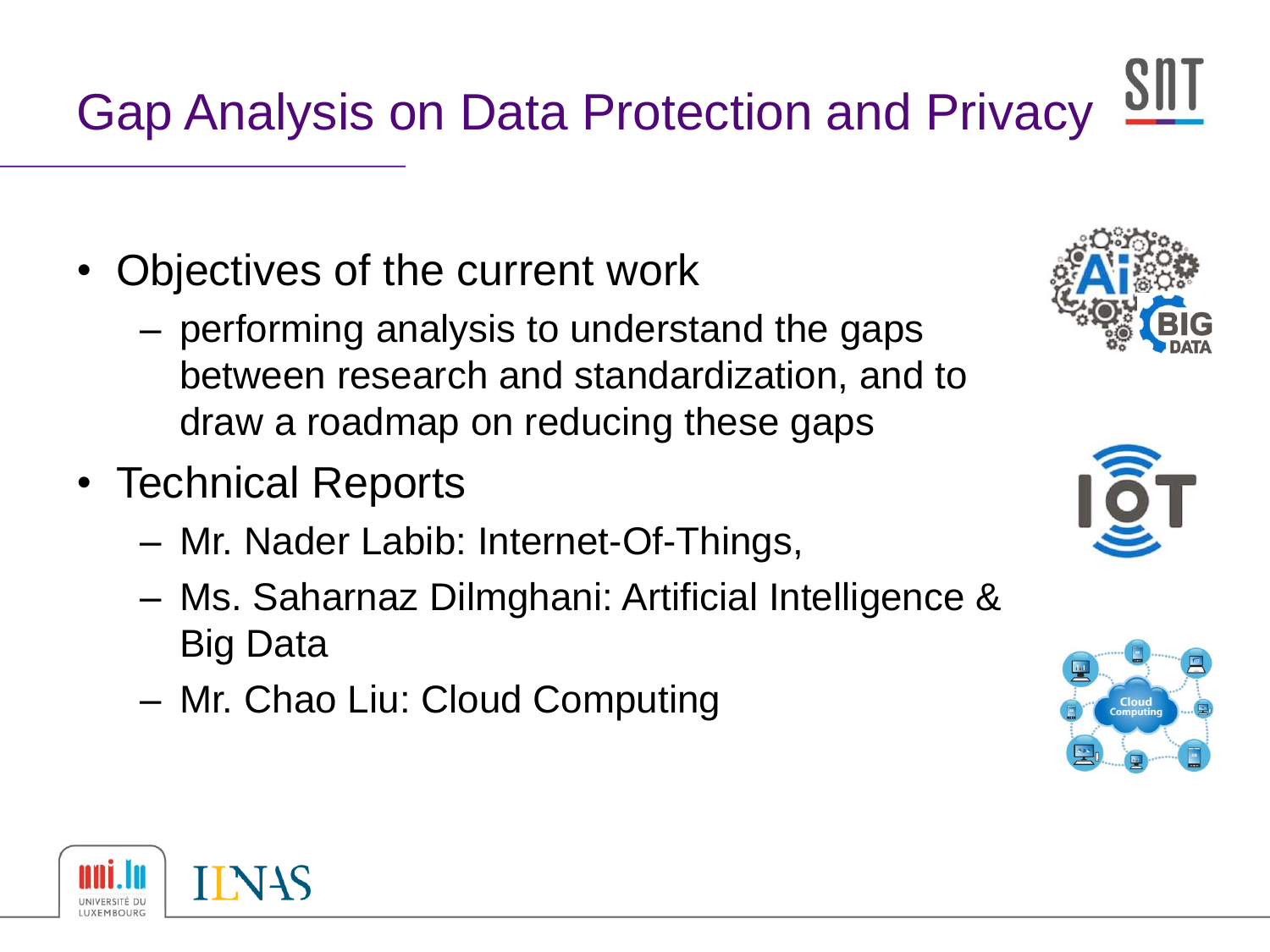

## Framework of Technical Reports

- Development of trust models
- Research: Literature review
- Standards and gap analysis with related ANEC-N GIE Chargés de missions
- Gap analysis



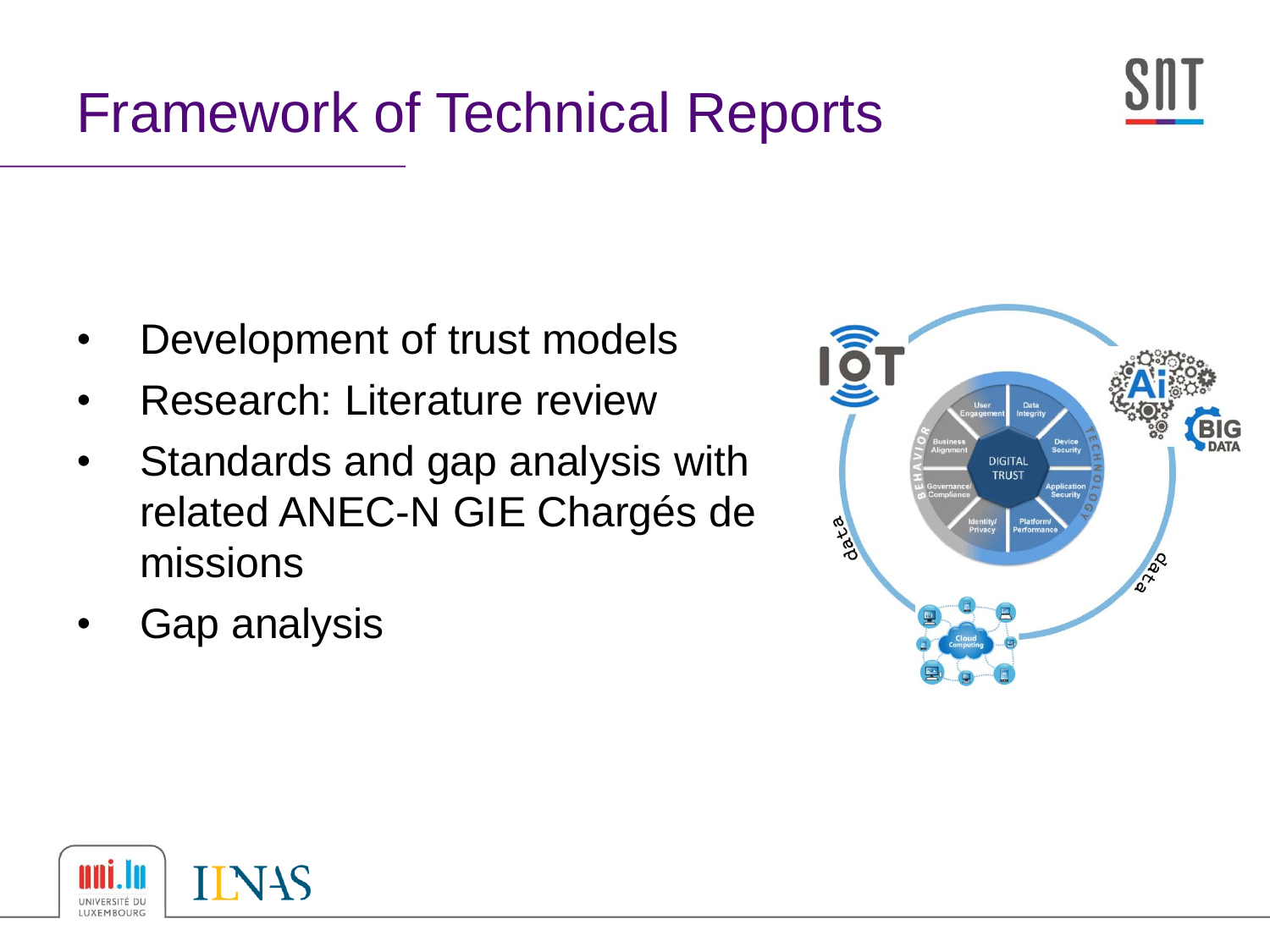## Gap Analysis



- **Standardization**
- **Research**
- Terminology
- **Harmonization**
- Simplification